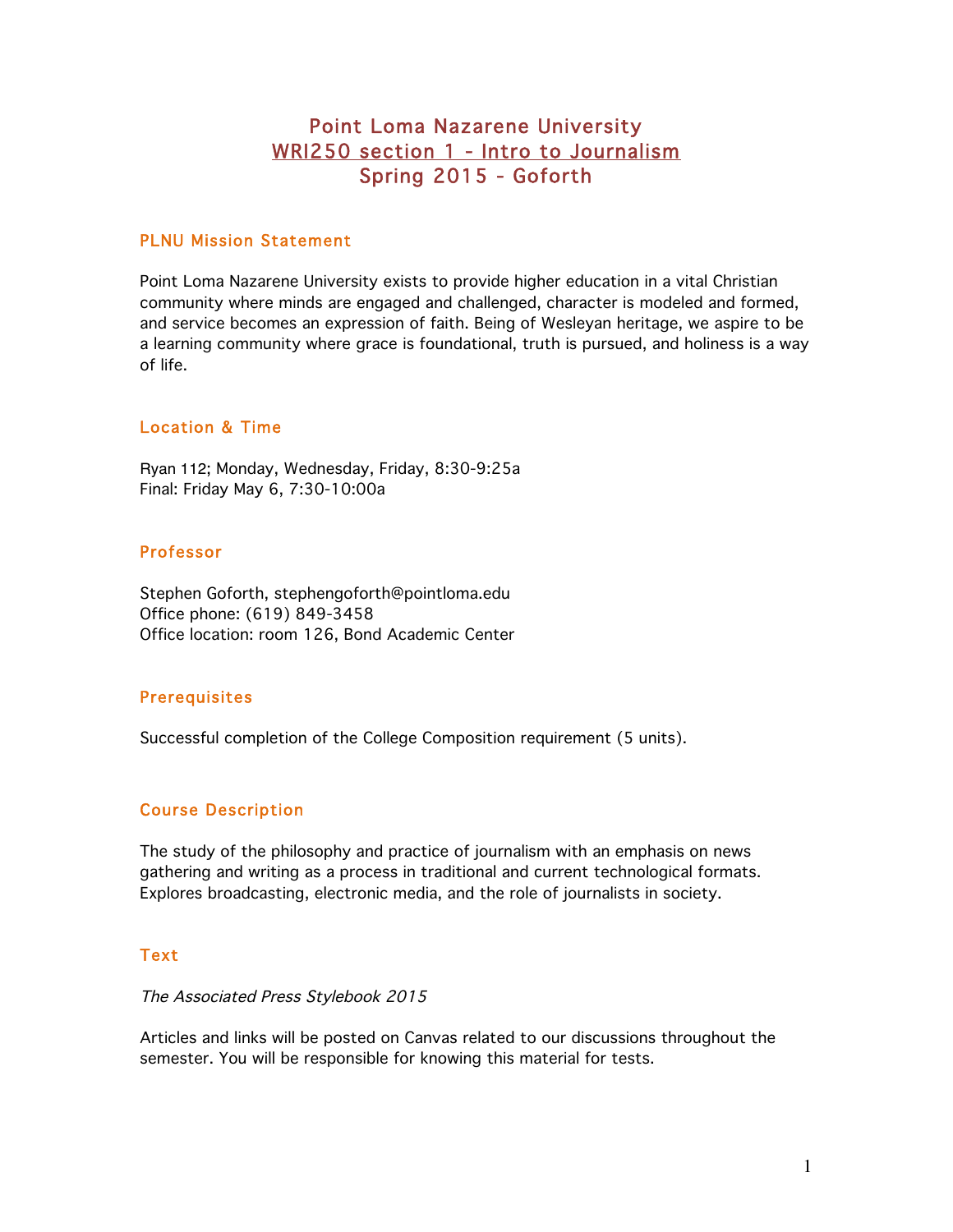### Journalism Program Learning Outcomes

• Exhibit effective research and reporting practices

• Students will display strong interpretive, analytic, quantitative reasoning, and critical thinking skills in their assignments.

• Communicate ideas clearly and accurately in forms appropriate to the purpose, medium, and audience.

• Employ appropriate ethical and legal standards and professional codes in their service to their communities and cultures.

### Criterion for Success

Your final grade will be computed based on the following scale:

A 90 – 100% B 80 – 89%  $C \quad 70 - 79\%$  $D 60 - 69%$ F Below - 60%

Breakdown of Grading Percentages:

| Quizzes & Exercises                                                            | 32% |  |  |  |  |
|--------------------------------------------------------------------------------|-----|--|--|--|--|
| <b>Stories</b>                                                                 | 40% |  |  |  |  |
| (news conference 3%, aggregation 5%, print 5%, broadcast 5%, web 5%, group 5%) |     |  |  |  |  |
| Two tests (midterm and final)                                                  | 20% |  |  |  |  |
| Attendance and Participation                                                   | 8%  |  |  |  |  |

### News Awareness

While a member of this class, you will be treated as a journalist. Get into the flow of news. A journalist should have a basic general knowledge of current events. Be able to identify the major players in the major news stories. Currents events questions could be a part of our quizzes. Be prepared by knowing what's happening in national politics, state news, entertainment, business, international events, etc.

### **Conduct**

When interacting with news sources, act in a professional manner at all times whether in person, through the Internet or over the phone. This includes dressing appropriately for meetings. Your behavior and appearance reflect on our school.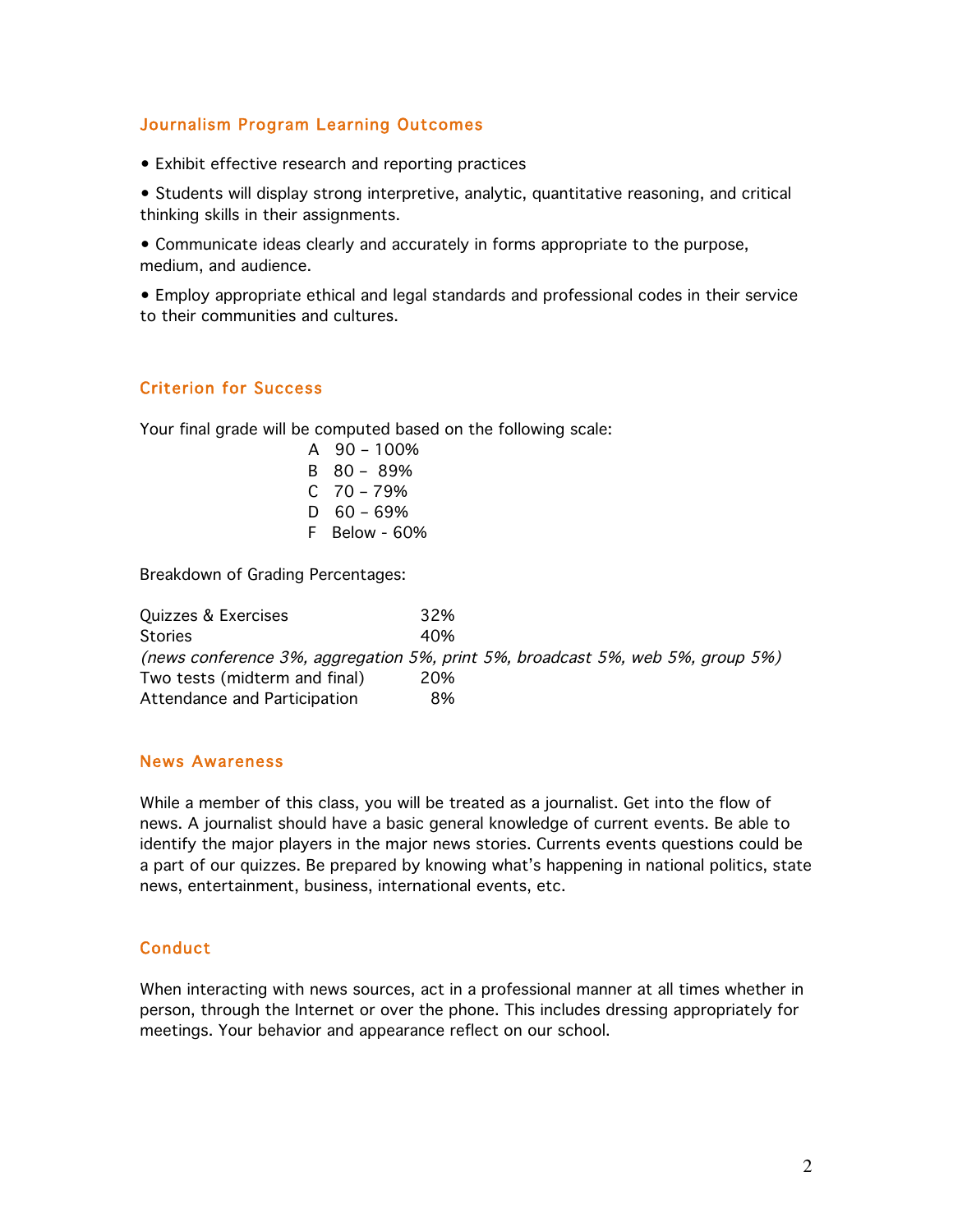# Participation

This course requires your active involvement. If you want to learn as much as possible, you should come to class ready to initiate ideas, share relevant experiences, reflect on what others say, and discuss the readings, videos, etc. Strive to see other points of view and consider them critically. As a member of this class you are expected to be respectful toward others and their views, even when they radically oppose your beliefs. Listen respectfully to others but don't shy away from expressing your own ideas. Don't be afraid to wade in and soak up all you can.

I'll be asking your opinion on some controversial issues. I don't want you to simply reflect back what you believe I already think. I want to hear your own opinion. Be ready to not only explain but defend your positions.

#### Attendance

Missing a class means losing points for attendance, participation and in class work. If you must miss a class for a valid reason (illness, family emergency, school activity, etc.) then documentation will be required.

If you miss an in-class exercise for an unexcused absence, you will be given a zero. There are no makeups for in-class work you miss unless you have an excused absence.

Tardiness disrupts the class environment and hinders your own learning. If you arrive after the role has been sent around for everyone to sign in, you'll be docked half of an absence. You will also lose half credit for class attendance any day you leave early.

Articles and links will be posted on Canvas related to our discussions throughout the semester. You will be responsible for knowing the material for tests and completing any assignments given out any day you miss.

Please read the Class Attendance section of your PLNU Catalog, carefully. If students miss more than 10% of class meetings (approx. 4 for a MWF course and 3 classes for a TTH course), faculty members may file a written report which may result in deenrollment from the course. If you miss more than 20% of class meetings (approx. 8 for a MWF course and 6 classes for a TTH course), you may be de-enrolled without notice. De-enrollment may have serious consequences on residence, athletic, and scholarship requirements; it may also necessitate a reduction or loss in your financial aid.

#### LJML Department Mission Statement

Welcome to the Department of Literature, Journalism and Modern Languages. Embodying the core values of a Christian liberal arts education in the Wesleyan theological tradition, and focusing on the power of language and story to shape us and our world, the LJML Department and programs will provide students with knowledge, skills, and experiences to equip them to understand, interpret, analyze, evaluate, and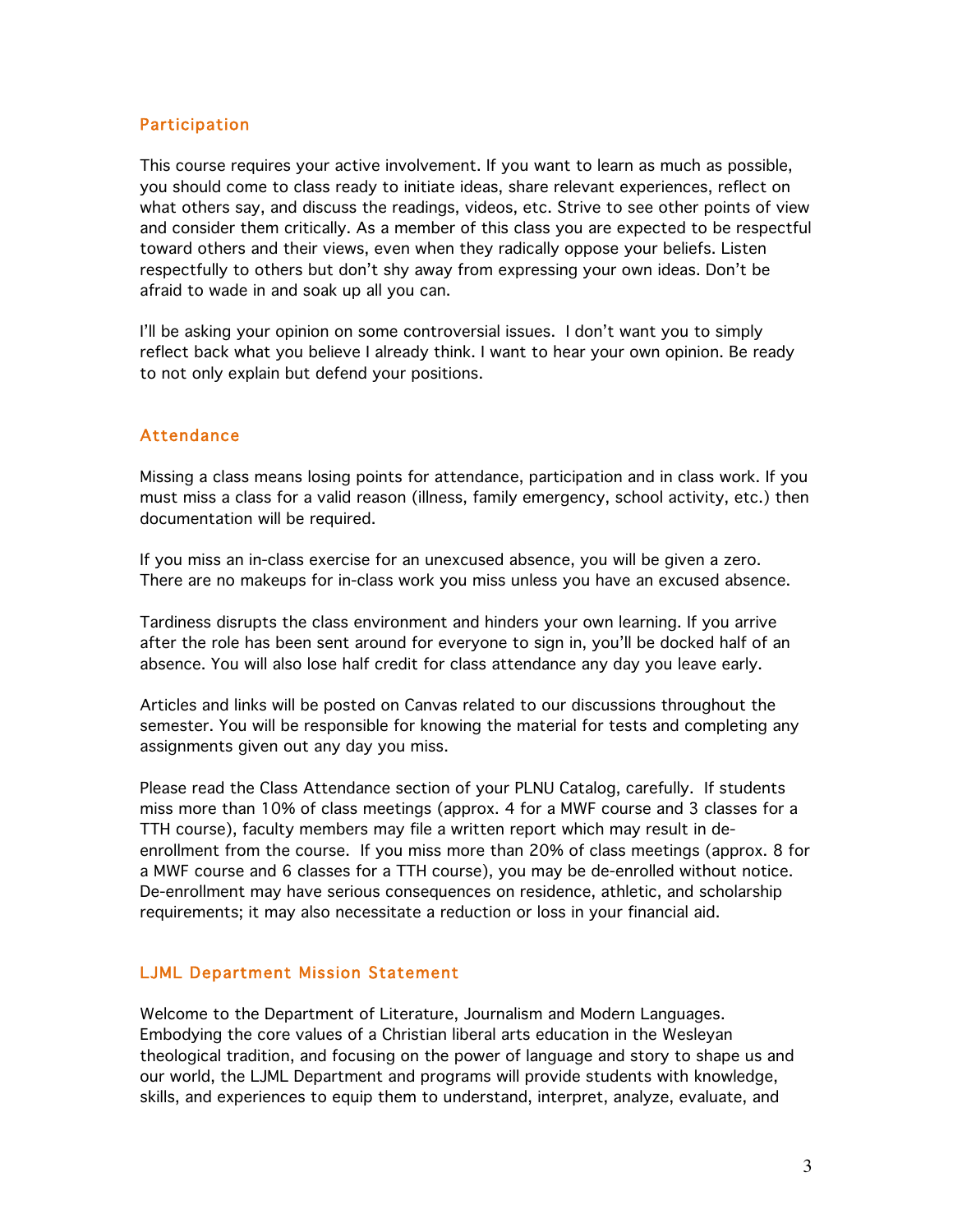create texts as linguistic and/or artistic expressions of diverse human experiences. We value reading, writing, researching, speaking, and discussing as profound means of participating in the redemptive work of God in all of creation. The following document will provide you with the information sources and information guidelines to University and Departmental policies that apply to all courses taken in this Department.

### Public Discourse

Much of the work we will do in this class is cooperative, by nature of the class discussions and general feedback given to written work and/projects; thus you should think of all your writing and speaking for and in class as public, not private, discourse. By continuing in this class, you acknowledge that your work will be viewed by others in the class. Thinking of our class work as public and shared also gives us the chance to treat one another with gentleness and compassion.

#### Inclusive Language

Because the Literature, Journalism, and Modern Language department recognizes the power of language, all public language used in this course, including written and spoken discourse, will be inclusive. This standard is outlined by all major academic style guides, including MLA, APA, and Chicago, and is the norm in university-level work.

#### Diversity Statement

Point Loma Nazarene University is committed to diversity in the classroom, in its publications and in its various organizations and components. Faculty and staff recognize that the diverse backgrounds and perspectives of their colleagues and students are best served through respect toward gender, disability, age, socioeconomic status, ethnicity, race, culture and other personal characteristics. In addition, the department of Literature, Journalism, and Modern Languages is committed to taking a leadership position that calls for promoting a commitment to diversity in and out of the classroom and in the practices of writing, journalism, and the study of literature and languages.

#### FERPA

In compliance with federal law, neither PLNU student ID nor social security number should be used in publically posted grades or returned sets of assignments without student written permission. This class will meet the federal requirements by (each faculty member choose one strategy to use: distributing all grades and papers individually; requesting and filing written student permission; or assigning each student a unique class ID number not identifiable on the alphabetic roster.). Also in compliance with FERPA, you will be the only person given information about your progress in this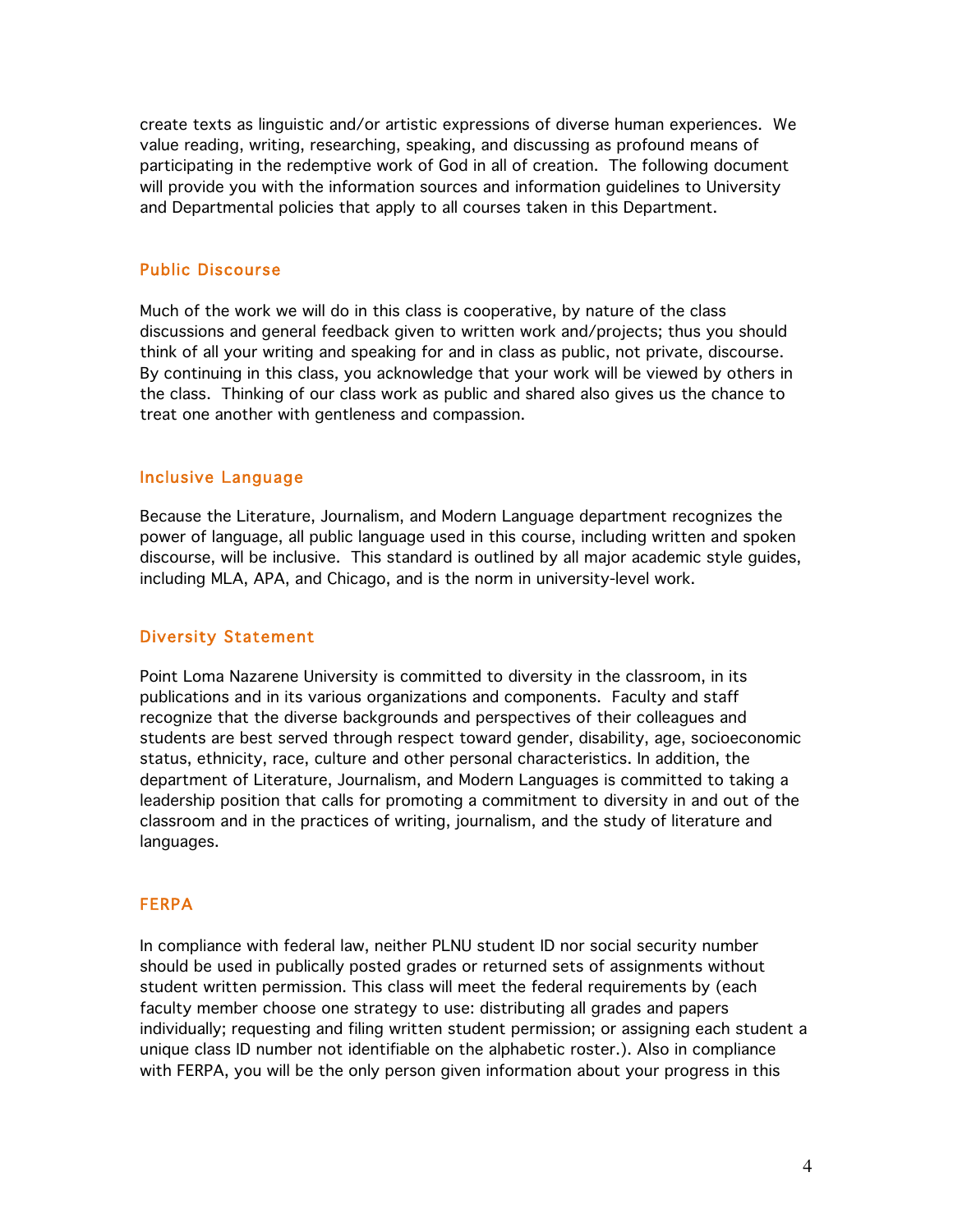class unless you have designated others to receive it in the "Information Release" section of the student portal. See Policy Statements in the undergrad student catalog.

#### Academic Accommodations

While all students are expected to meet the minimum academic standards for completion of their courses as established by the instructors, students with special needs may require academic accommodations. At Point Loma Nazarene University, students requesting academic accommodations must file documentation with the Disability Resource Center (DRC), located in the Bond Academic Center. Once the student files documentation, the Disability Resource Center contacts the student's instructors and provides written recommendations for reasonable and appropriate accommodations to meet the individual needs of the student. This policy assists the university in its commitment to full compliance with Section 504 of the Rehabilitation Act of 1973, the Americans with Disabilities (ADA) Act of 1990, and ADA Amendments Act of 2008, all of which prohibit discrimination against students with special needs and guarantees all qualified students equal access to the benefits of PLNU programs and activities.

Students have the right to appeal decisions regarding academic accommodations. In order to provide prompt and equitable resolution, the student must submit a written or verbal statement to the Director of Academic Advising who will conduct the appeal process in consultation with the Vice President for Student Development.

#### Academic Honesty

The Point Loma Nazarene University community holds the highest standards of honesty and integrity in all aspects of university life. Any violation of the university's commitment is a serious affront to the very nature of Point Loma's mission and purpose.

Violations of academic honesty include cheating, plagiarism, falsification, aiding academic dishonesty, and malicious interference.

Cheating is the use of unauthorized assistance that results in an unfair advantage over other students. It includes but is not limited to: Bringing and/or using unauthorized notes, technology or other study aids during an examination; looking at other students' work during an exam or in an assignment where collaboration is not allowed; attempting to communicate with other students in order to get help during an exam or in an assignment where collaboration is not allowed; obtaining an examination prior to its administration; allowing another person to do one's work and submitting it as one's own; submitting work done in one class for credit in another without the instructor's permission.

Plagiarism is the use of an idea, phrase or other materials from a source without proper acknowledgment of that source. It includes but is not limited to: The use of an idea, phrase, or other materials from a source without proper acknowledgment of that specific source in a work for which the student claims authorship; the misrepresentation and/or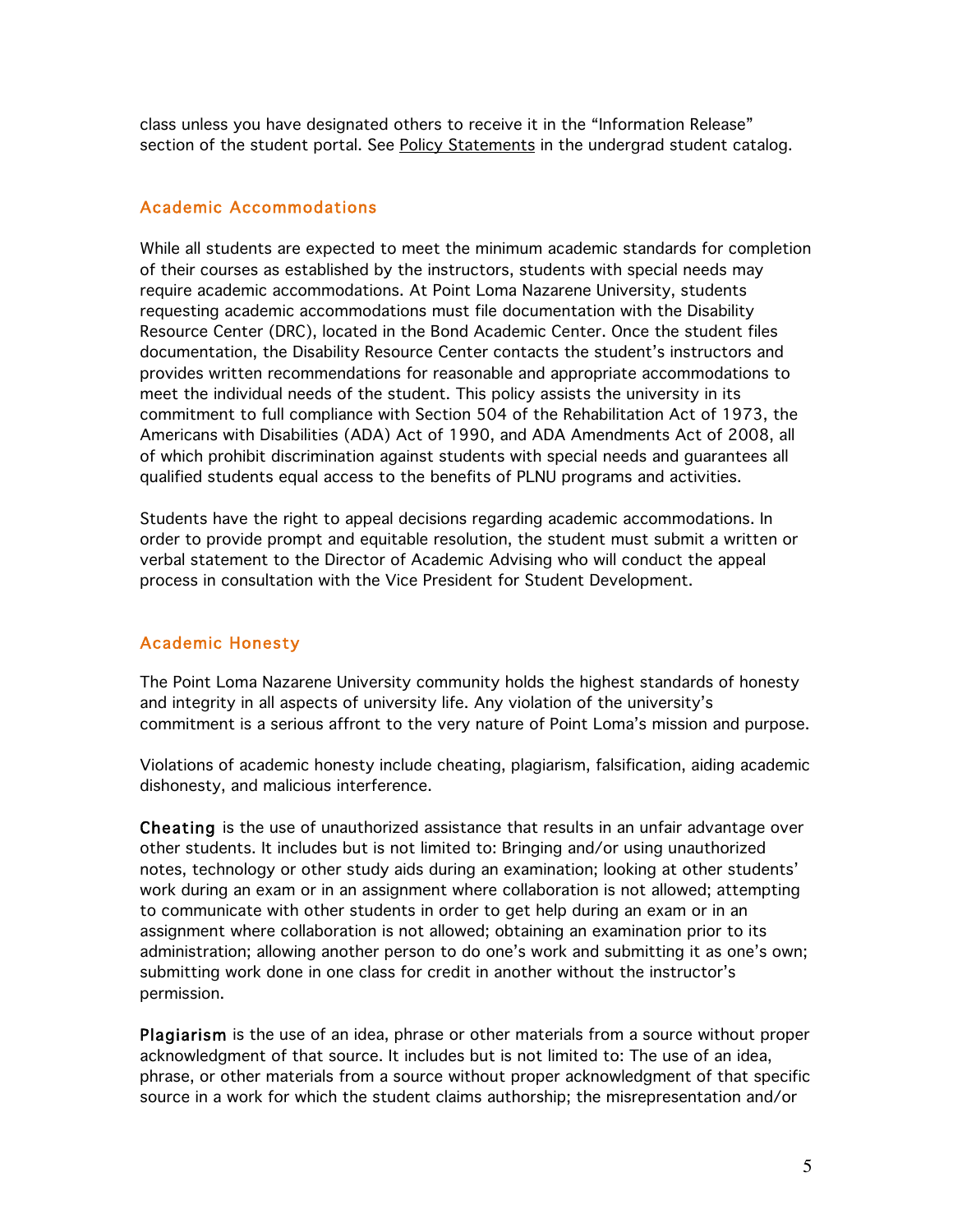use of sources used in a work for which the student claims authorship; the use of papers purchased online as all or part of an assignment for which the student claims authorship; submitting written work, such as laboratory reports, computer programs, or papers, which have been copied from the work of other students, with or without their knowledge and consent.

Falsification is the alteration of information or forging of signatures on academic forms or documents. It includes but is not limited to: using improper methods of collecting or generating data and presenting them as legitimate; altering graded work and submitting it for re-grading; falsifying information on official academic documents such as drop/add forms, incomplete forms, petitions, recommendations, letters of permission, transcripts or any other university document; misrepresenting oneself or one's status in the university.

Aiding academic dishonesty is assisting another person in violating the standards of academic honesty. It includes but is not limited to: Allowing other students to look at one's own work during an exam or in an assignment where collaboration is not allowed; providing information, material, or assistance to another person knowing that it may be used in violation of academic honesty policies; providing false information in connection with any academic honesty inquiry.

Malicious intent is misuse of academic resources or interference with the legitimate academic work of other students. It includes but is not limited to: removing books, journals or pages of these from the library without formal checkout; hiding library materials; refusing to return reserve readings to the library; damaging or destroying the projects, lab or studio work or other academic product of fellow students.

A student remains responsible for the academic honesty of work submitted in PLNU courses and the consequences of academic dishonesty beyond receipt of the final grade in the class and beyond the awarding of the diploma. Ignorance of these catalog policies will not be considered a valid excuse or defense. Students may not withdraw from a course as a response to a consequence.

### Response Procedure

The following response procedure is recommended to faculty who discover a violation of academic honesty:

- 1. Fact-finding: The faculty member should attempt to speak or otherwise communicate informally with the student as a first step.
- 2. Communication of Consequence: Once the violation is discovered, the instructor should send a written communication to the student regarding the incident and the consequences. Instructors can give students an "F" on a specific assignment or an "F" in the course as a consequence of violations of academic honesty.
- 3. Internal Communication: The instructor should send a report of the incident to the department chair or school dean, the college dean, the Vice President for Student Development and the Vice Provost for Academic Administration. The report should include a description of the violation, the action taken, and evidence of the violation. The official record of the incident is maintained by the Office of the Vice President for Student Development.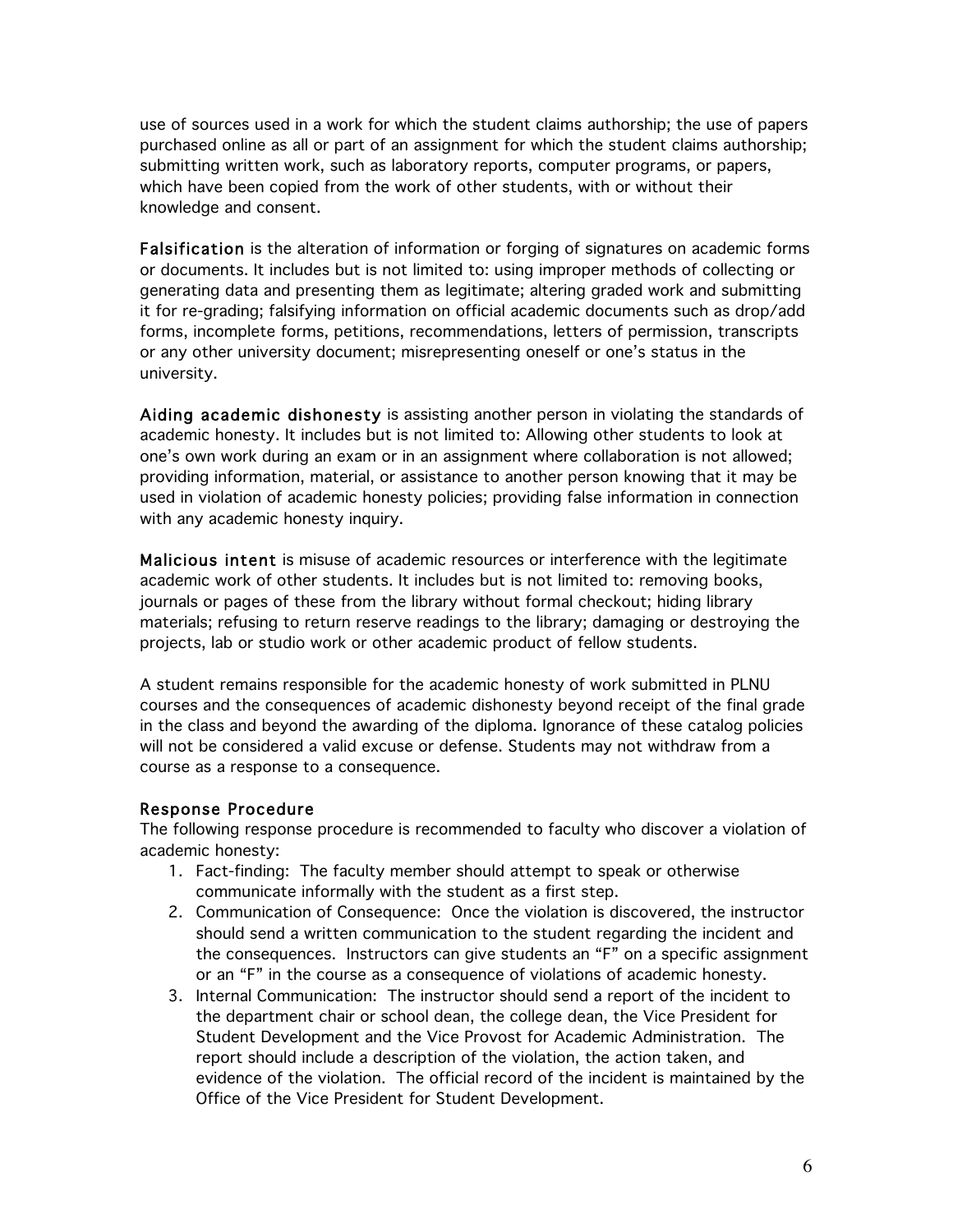4. Further action: Prior instances of misconduct under this or other student conduct policies should be considered in determining disciplinary action for a present violation. As the Vice President for Student Development and the appropriate college dean consult, if additional action seems necessary it would be taken after consultation with the reporting instructor and communicated in writing to the student. Depending upon the seriousness of the incident or pattern of incidents, further actions can include probation, suspension or expulsion.

### Appeal Procedure

The following appeal procedure should be used by a student who wishes to appeal consequences associated with a finding of academic dishonesty:

- 1. Instructor: The student should present a written appeal of the penalty to the instructor involved. The instructor should respond in writing, with a copy of the response also sent to the department chair.
- 2. Department Chair or School Dean: In the event that satisfactory resolution to the appeal is not achieved between the student and the instructor, the student may submit the appeal in writing to the department chair or school dean, who will review the appeal and send a written ruling to the student and instructor.
- 3. College Dean: Student appeals not resolved at the departmental or school level should be taken to the appropriate college dean for review. The college dean will review the appeal and send a written ruling to the student, instructor and department chair or school dean.
- 4. Administrative Committee: Student appeals not resolved at the college dean level can be submitted to an administrative committee including an academic administrator of the student's choice, the Provost or a designee, the Vice Provost for Academic Administration, and the Vice-President for Student Development or a designee. The appeal decision reached by this committee is final.

Revision based on review academic honesty policies at Purdue University, University of Notre Dame, Wheaton College, Azusa Pacific University and The University of Rochester. Definitions based on those at The University of Rochester and used by permission.

# LJML Academic Honesty Policy

The LJML Department deems intellectual and academic integrity critical to academic success and personal development; therefore, any unethical practice will be detrimental to the student's academic record and moral character. Students who present the work of others as if it were their own commit plagiarism. Presenting another's work as one's own includes, but is not limited to, borrowing another student's work, buying a paper, and using the thoughts or ideas of others as one's own (using information in a paper without citation). Plagiarized work will result in a failing grade for the assignment and possibly for the course. In either event, a written report will be filed with the department chair and the area dean. The dean will review the report and submit it to the Provost and the Vice President for Student Development. It will then be placed in the student's academic file.